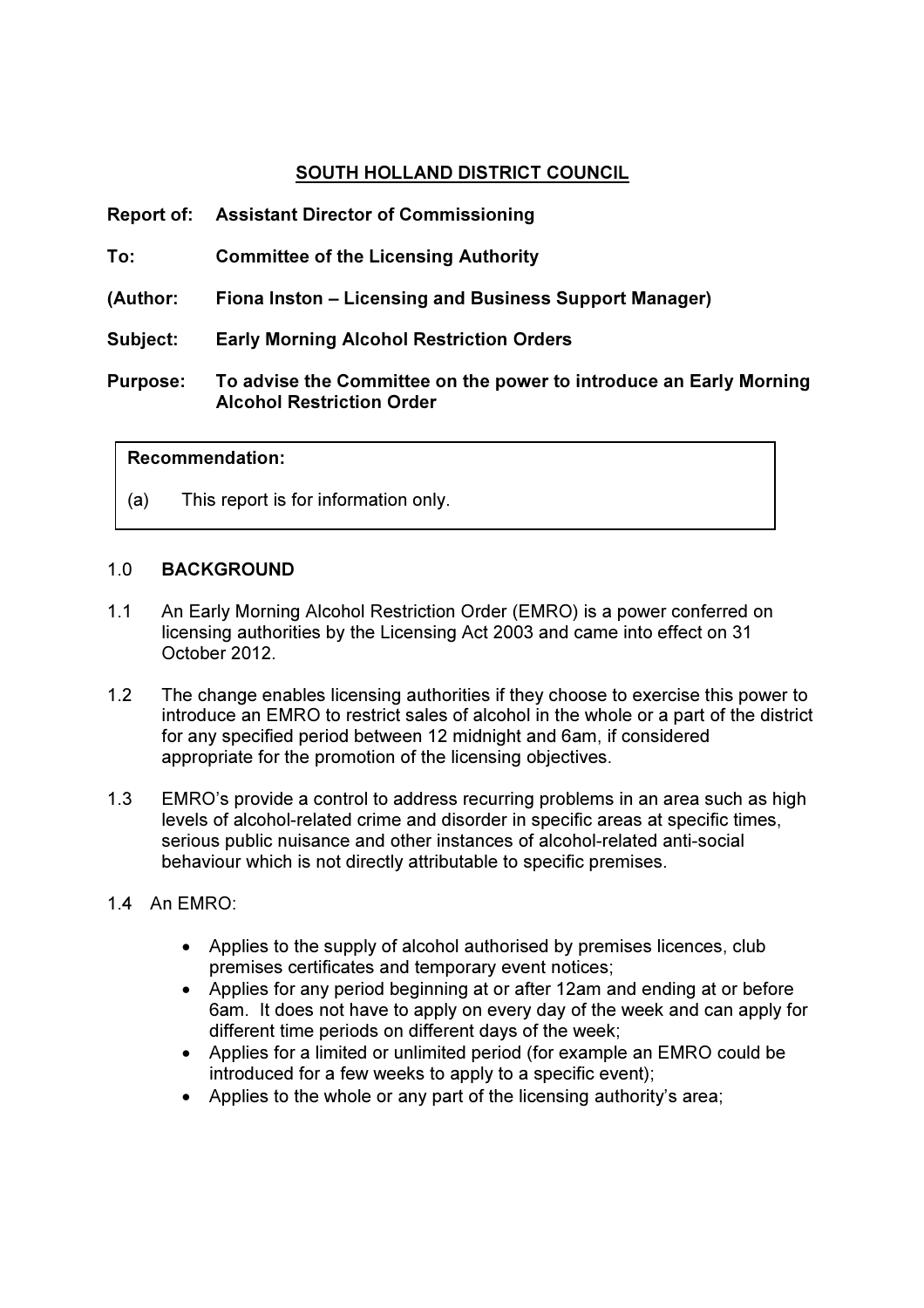- Will not apply to any premises on New Year's Eve (defined as 12am to 6am on 1 January every year);
- Will not apply to the supply of alcohol to residents by accommodation providers between 12am and 6am, provided the alcohol is sold through mini-bars and /or room service ; and
- Will not apply to a relaxation of licensing hours by virtue of an order made under section 172 of the 2003 Act.
- 1.5 An EMRO is a powerful tool which will prevent licensed premises in the area to which the EMRO relates from supplying alcohol during the times at which the EMRO applies. Guidance issued under Section 182 by the Home Office however states that the licensing authority should consider whether other measures may address the problems that they have identified as the basis for introducing an EMRO, reviewing licences of specific problem premises and/or encouraging the creation of business led best practice schemes in the area.
- 1.6 The licensing authority is required to consider the potential burden that would be imposed on premises licence holders as well as the potential benefits in terms of promoting the licensing objectives.

#### 2.0 ISSUES

- 2.1 The introduction of an EMRO could be requested by the public or the Police and Crime Commissioner, but it is for the licensing authority to decide whether or not to introduce an EMRO.
- 2.2 The licensing authority must be satisfied that there is sufficient evidence to demonstrate that its decision is appropriate for the promotion of the licensing objectives. Evidence should be sort from partners, including responsible authorities and local Community Safety Partnerships, along with its own evidence to determine whether an EMRO would be appropriate for the promotion of the licensing objectives.

# 3.0 OPTIONS

3.1 The Licensing Committee is requested to consider the contents of this report and be fully aware of the decision making process and criteria as necessary when looking at the option of whether to introduce an EMRO.

#### 4.0 REASONS FOR RECOMMENDATION

4.1 It is essential that members of the Licensing Committee are aware of the new powers for licensing authorities within the Licensing Act 2003 extended by the Police Reform and Social Responsibility Act 2011 to decide whether to consider introducing an EMRO.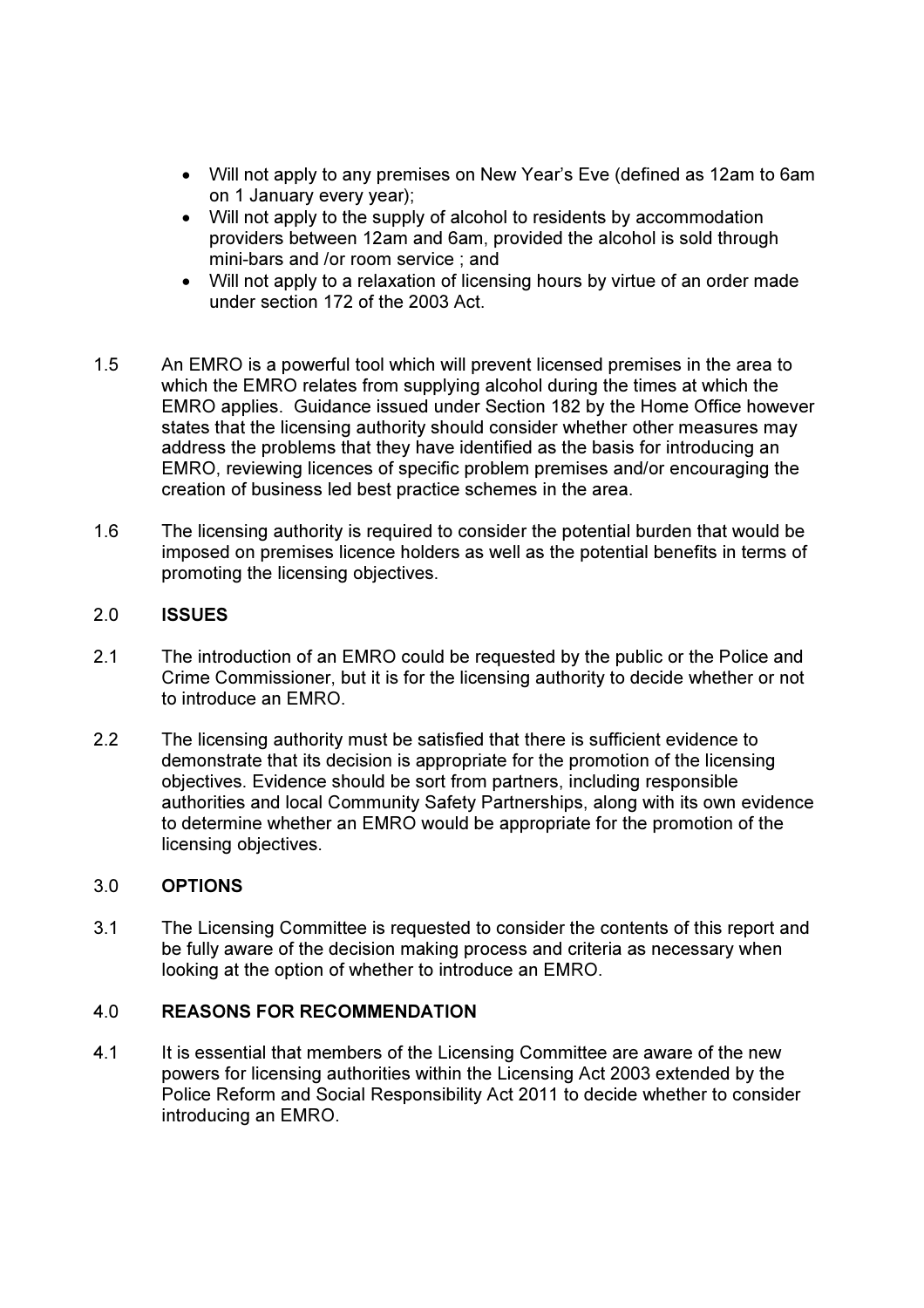# 5.0 EXPECTED BENEFITS

5.1 The benefit is to provide members of the Committee of the Licensing Authority an update on significant legislative changes and the powers conferred to the licensing authority which may be relevant in further policy work or committee hearings associated with the Licensing Act 2003.

# 6.0 IMPLICATIONS

# 6.1 Legal

- 6.1.1 A decision to introduce an EMRO made by the licensing authority may be subject to legal challenge.
- 6.2 Risks
- 6.2.1 None
- 6.3 Financial
- 6.3.1 The licensing authority will need to decide whether or not it believes it has a viable proposal to introduce an EMRO before incurring the costs associated with the formal consultation process. Costs will be incurred through consultation, advertising, administration, monitoring and enforcement.

#### 6.4 Timescales

- 6.4.1 EMRO came into effect on 31 October 2012.
- 6.4.2 A proposal for an EMRO must be advertised for at least 42 days.
- 6.5 Equality and Diversity
- 6.6.1 None
- 6.6 Stakeholders/Consultation
- 6.6.1 None
- 6.7 Contracts
- 6.7.1 None
- 6.8 Section 17, Crime & Disorder Act 1998
- 6.8.1 None